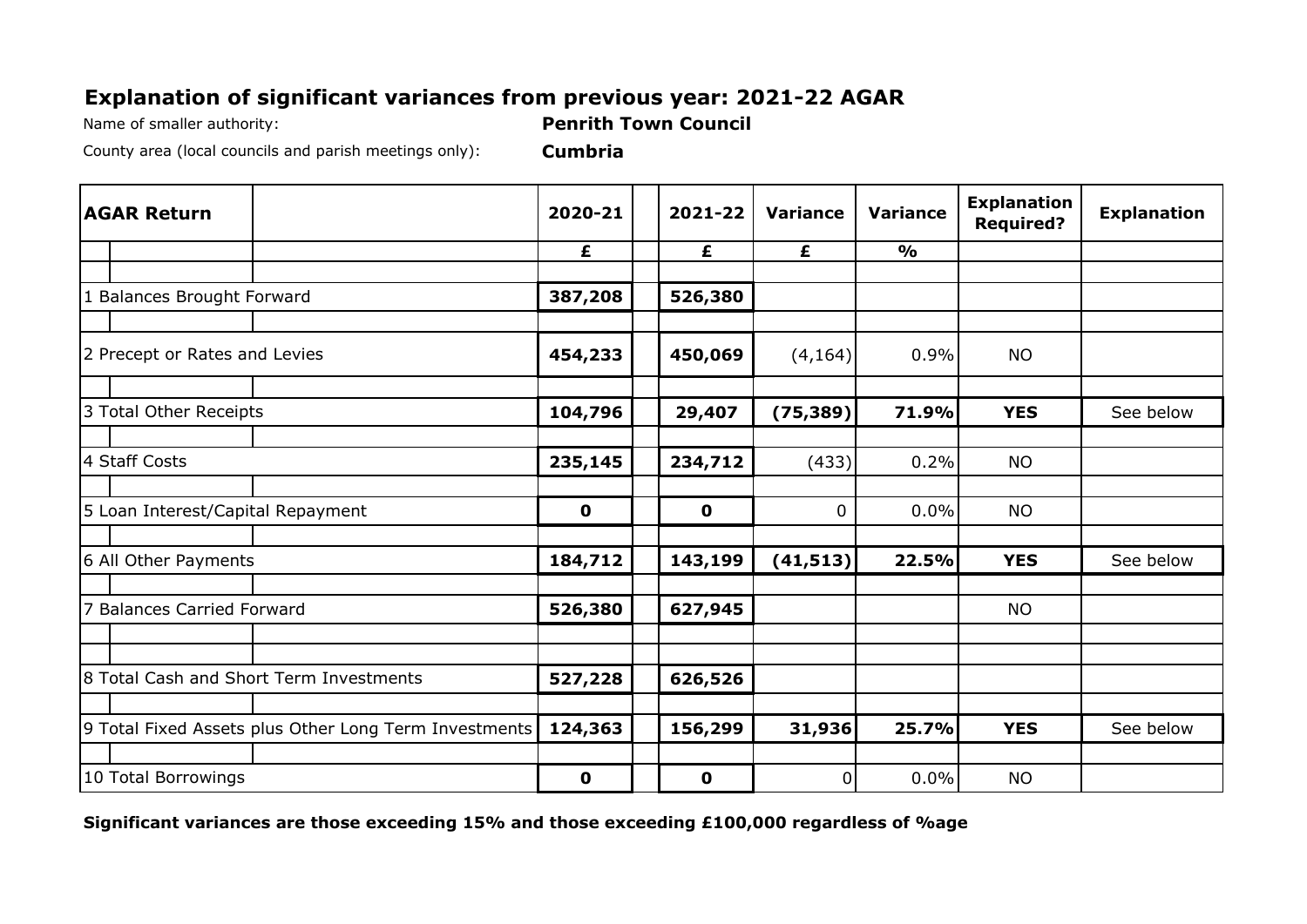## **Detailed Explanations:**

| <b>Box 3: Other Income</b>                                                                                                                                                                                                                                                                                                                                                                                                                                                                                                      | <b>Variance</b><br>£ |
|---------------------------------------------------------------------------------------------------------------------------------------------------------------------------------------------------------------------------------------------------------------------------------------------------------------------------------------------------------------------------------------------------------------------------------------------------------------------------------------------------------------------------------|----------------------|
| In 2021-22: reduction in CTRS grant from Eden DC £278, increase in investment income £127 due to higher invested<br>balances, grants of £3,863 from Eden DC and Cumbria CC towards the purchase of speed indicator devices.                                                                                                                                                                                                                                                                                                     |                      |
| In 2020-21, pandemic related grants/contributions totalling £6,500 were received from Eden DC, Cumbria Community<br>Foundation and Cumbria CC. In 2021-22, grants totalling £7,990 to help the community and businesses recover from the<br>effects of the pandemic were received from Cumbria CC.                                                                                                                                                                                                                              |                      |
| In 2020-21, the Council received £1,000 from Cumbria CC as a contribution towards planned events, and a £7,718<br>contribution from Penrith BID towards Greening activities and community grants. There was no similar income in 2021-<br>22.                                                                                                                                                                                                                                                                                   | (8, 718)             |
| The Council has an ongoing programme of transferring assets from Eden DC. To assist in a smooth transition, the assets<br>are supported in the first four years by a tapering grant from the District Council towards running costs. Tapered grant<br>reductions in 2021-22 comprised War Memorial £25, Benches £210, Bus Shelters £365, Bandstand £799, Musgrave<br>Monument £175 and Fairhill Park £3,304.<br>In 2021-22, the Council received extra income of £1,159 for memorial benches and £500 for use of the Bandstand. | (3, 219)             |
| Recharges of £645 in 2020-21 for maintenance work at Fairhill Park were not repeated in 2021-22.                                                                                                                                                                                                                                                                                                                                                                                                                                | (645)                |
| In 2020-21, the Council ccompleted a major grant aided capital project to improve the play area at Fairhill Park. Grants<br>totalling £63,288 were received in that year and none in 2021-22.                                                                                                                                                                                                                                                                                                                                   |                      |
| During 2021-22, the Council negotiated a wayleave with Northern Gas Networks to lay pipes across land at Thacka Beck.<br>This wayleave produced income of £4,721. There was no similar income in 2021-22.                                                                                                                                                                                                                                                                                                                       | (4, 721)             |
| Total Increase in Box 3: Other Income, as above                                                                                                                                                                                                                                                                                                                                                                                                                                                                                 | (75, 389)            |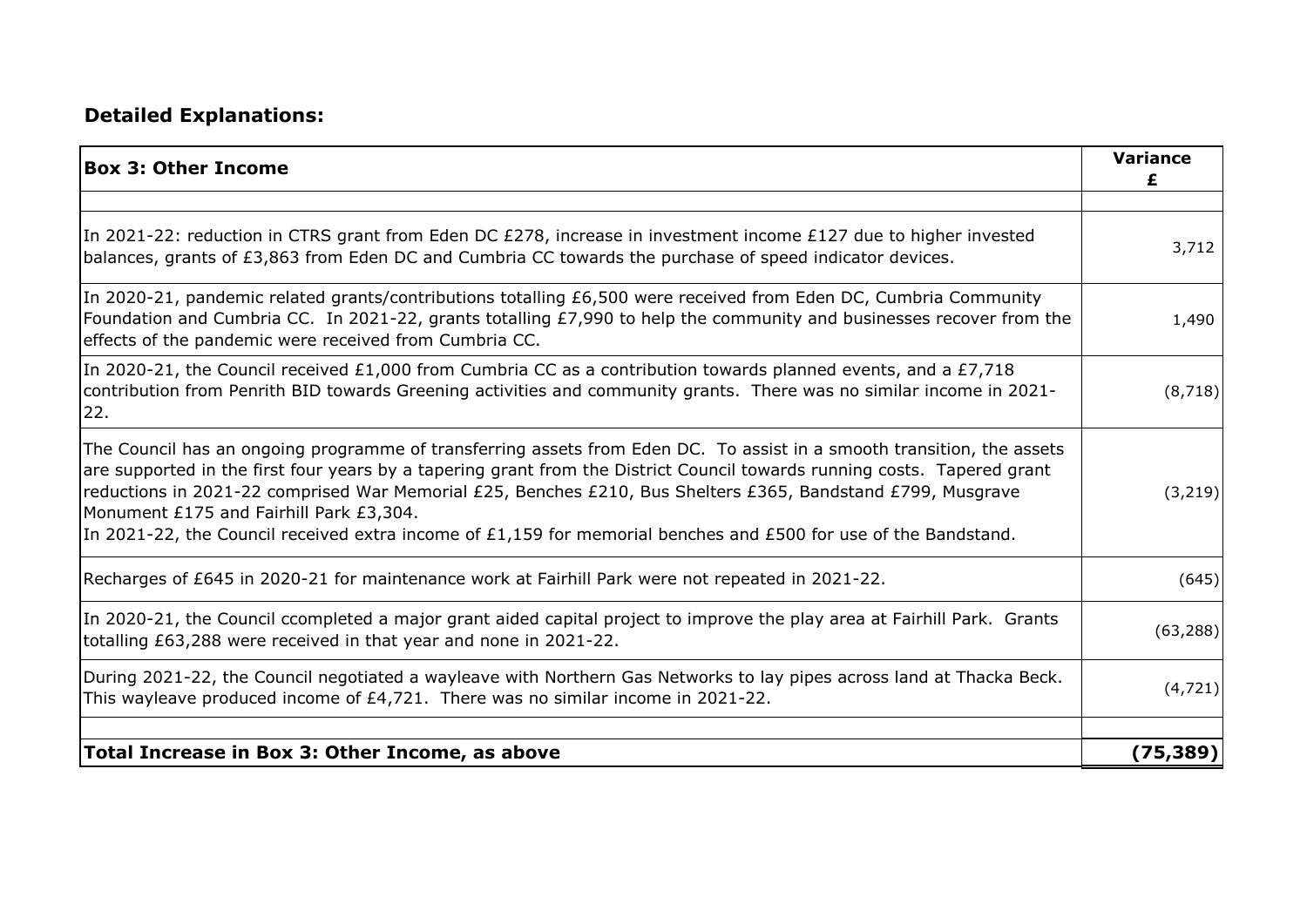| <b>Box 6: Other Expenditure</b>                                                                                                                                                                                                        |          |
|----------------------------------------------------------------------------------------------------------------------------------------------------------------------------------------------------------------------------------------|----------|
|                                                                                                                                                                                                                                        |          |
| In 2021-22, the Council purchased speed indicators at a cost of £11,651, partly grant funded.                                                                                                                                          | 11,651   |
| Planning services expenditure reduced by £1,369 as the Council's Neighbourhood Plan neared completion.                                                                                                                                 | (1, 369) |
| In 2020-21, the Council had one-off set up costs of £1,969 for its Climate Change initiative.                                                                                                                                          | (1,969)  |
| Expenditure on projects to benefit the Town increased by £3,997 in 2021-22, including Christmas events and a<br>marketing strategy.                                                                                                    | 3,997    |
| In 2020-21, the Council spent £13,126 supporting its community as a response to the Coronavirus pandemic. This<br>expenditure reduced to £1,081 in 2021-22, relating mainly to meeting expenses.                                       | (12,045) |
| In 2020-21 the Council paid £2,484 for initial work on an arts and cultural strategy. Similar costs in 2021-22 totalled<br>£516, while £215 was spent on arts development and £1,470 on three Jubilee beacons.                         | (283)    |
| Expenditure on Greening/Bloom activities reduced by £880 in 2021-22.                                                                                                                                                                   | (880)    |
| In 2020-21 the Council made grants of £5,400 to arts, voluntary and community organisations. Similar expenditure in<br>2021-22 was £9,500.                                                                                             | 4,100    |
| In 2021-22, the Council spent an additional £4,768 on community engagement software fees and an extra £2,480 on<br>advertising.                                                                                                        | 7,248    |
| Staff expenses and training reduced by £386 in 2021-22, offset by expenditure of £58 on recruitment expenses.                                                                                                                          | (328)    |
| In 2021-22, the Council spent £1,224 on hiring premises for meetings to ensure social distancing, while energy and<br>service charges on its own accommodation increased by £289.                                                      | 1,513    |
| In 2021-22, the Council purchased a press and seal £485, past Mayors' badges £221 and updates to its notice board<br>£197, while other civic expenditure was £38 higher.                                                               | 941      |
| In 2020-21, the Council purchased two laptops, costing £689 and £729 each, and a printer/copier £3,759. No similar<br>items were acquired in 2021-22, when routine IT costs increased by $£1,708$ as staff returned from home working. | (3, 469) |
| In 2020-21, website expenditure included one-off costs of £1,595 to rationalise cookie consents and £1,485 for<br>compatibility with multiple devices. Routine maintenance of the website reduced by £288 in 2021-22.                  | (3, 368) |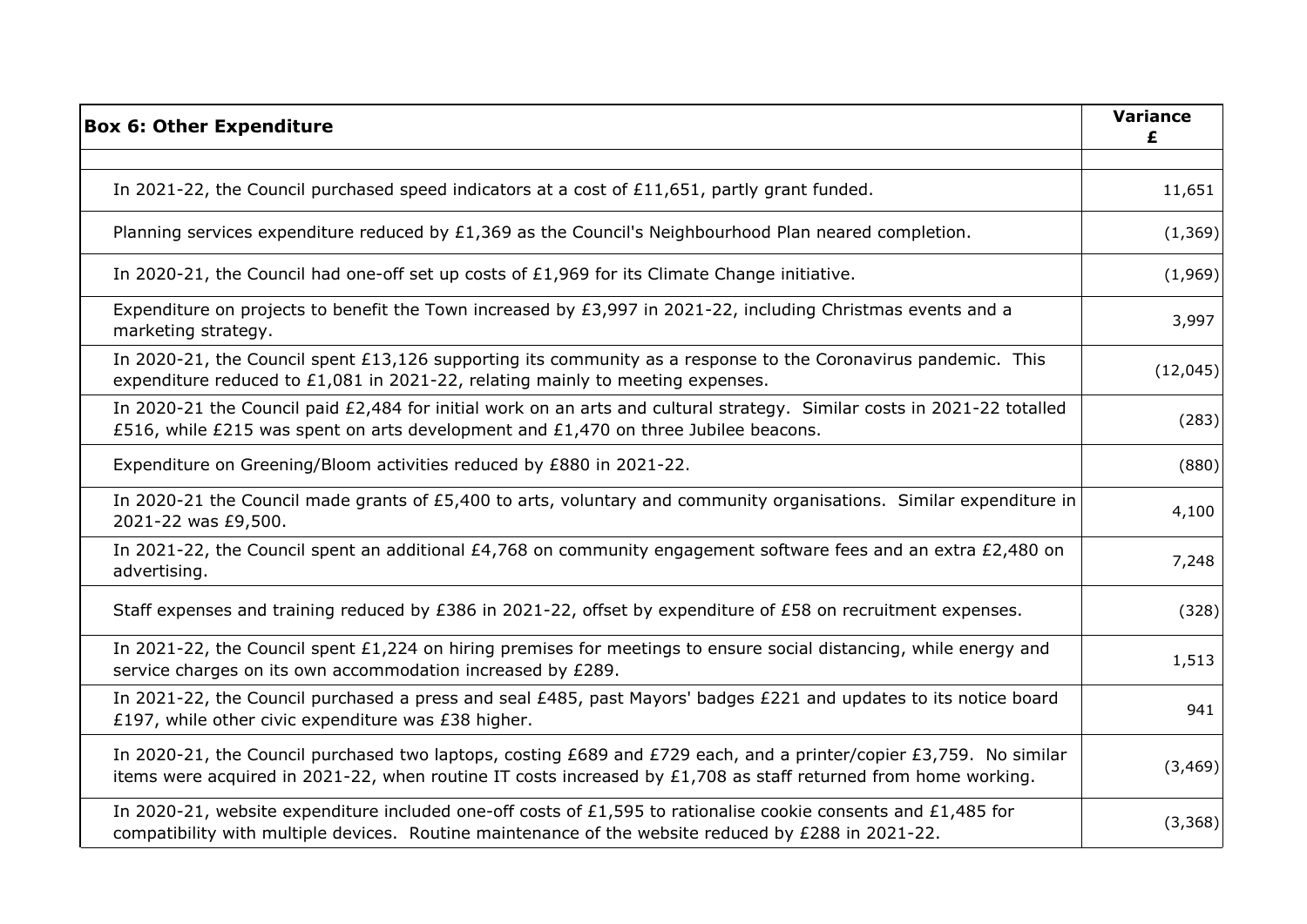| In 2020-21, the Council spent £1,350 identifying solutions to drainage problems at the Brackenber Allotments site; the<br>necessary improvement works costing £9,600 were carried out in 2021-22. Also in 2020-21, wall repairs £375 and<br>infestation treatment £1,200 were required to other sites. Otherwise, routine Allotment expenditure differed by £62. | 6,613     |
|------------------------------------------------------------------------------------------------------------------------------------------------------------------------------------------------------------------------------------------------------------------------------------------------------------------------------------------------------------------|-----------|
| New planting arrangements for the War Memorial cost £444 in 2020-21. In 2021-22 the Council spent £48 on<br>maintaining and £790 on deep cleaning the Memorial.                                                                                                                                                                                                  | 394       |
| The bench repair and replacement programme cost £4,031 in 2021-22 (£2,433 for new benches, £550 for plinths and<br>£1,048 maintenance), compared to £1,998 in 2020-21.                                                                                                                                                                                           | 2,033     |
| Bus shelters were cleaned more regularly in 2021-22, costing an extra £682, while replacement of glass panels cost<br>£279.                                                                                                                                                                                                                                      | 961       |
| One-off pest control measures to the Bandstand costing £620 were needed in 2020-21, while maintenance expenditure<br>was £16 lower in 2021-22.                                                                                                                                                                                                                   | (636)     |
| Maintenance expenditure for the Musgrave Monument was £393 lower in 2021-22, mainly because £420 pest control<br>costs in 2020-21 were not repeated.                                                                                                                                                                                                             | (393)     |
| At Fairhill Park, 2021-22 expenditure increased on grounds maintenance £1,496, play area maintenance £559, tree<br>felling £1,155 and the removal of epicormal growth £754, although wall repairs £200 and a bench installation £925 in<br>2020-21 were not repeated.                                                                                            | 2,839     |
| Landscaping maintenance work costing £645 in 2020-21 at Fairhill Park was not repeated in 2021-22.                                                                                                                                                                                                                                                               | (645)     |
| In 2020-21, the Council carried out a major grant aided capital project to improve the play area at Fairhill Park, at a<br>cost of £70,337.                                                                                                                                                                                                                      | (70, 337) |
| In 2020-21, the Council spent £1,000 on a new noticeboard and £150 on several new signs.                                                                                                                                                                                                                                                                         | (1, 150)  |
| In 2020-21, the Council acquired a piece of recreational land at Thacka Beck; surveyors' costs amounted to £500.<br>Improvement works in 2021-22 involved tree and habitat surveys £1,045, gates and fencing work £4,985 and signage<br>£1,389, while grass cutting and other maintenance totalled £900.                                                         | 7,819     |
| The Community Caretaker service, provided by a private company, which manages Council assets, worked additional<br>responsive hours in 2021-22, an increase of £1,106.                                                                                                                                                                                           | 1,106     |
| In 2021-22, the Council contributed £5,500 towards Eden DC's improvement scheme at Castle Park.                                                                                                                                                                                                                                                                  | 5,500     |
| Administrative costs, including printing, stationery, equipment and insurance increased by £436 in 2021-22. This<br>included two new chairs costing £562.                                                                                                                                                                                                        | 436       |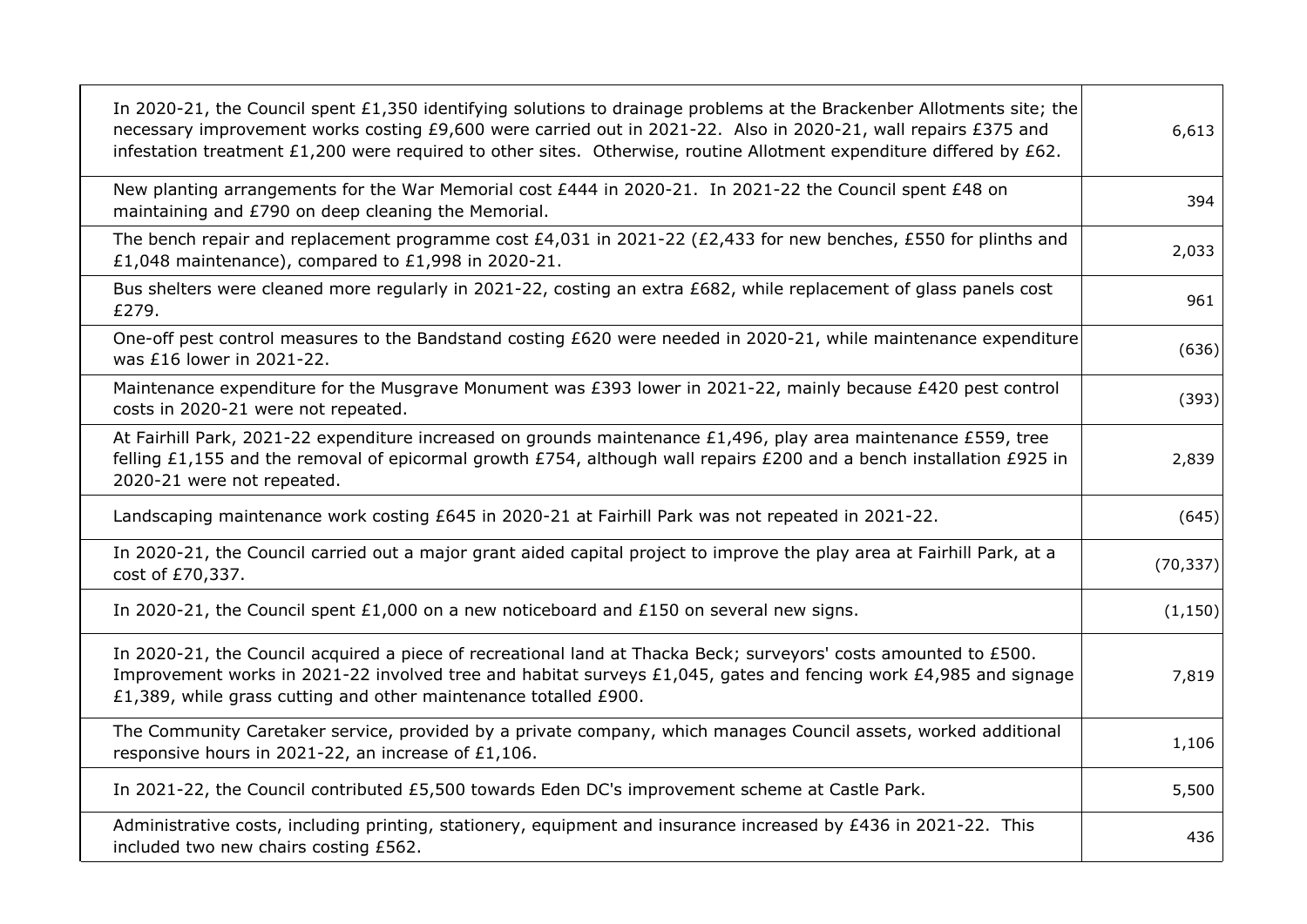| Total Increase in Box 6: Other Expenditure, as above                                                                                                                                                                          | (41,513  |
|-------------------------------------------------------------------------------------------------------------------------------------------------------------------------------------------------------------------------------|----------|
| In 2020-21 the Council bought two cycle stands at a cost of £110. In 2021-22 it purchased a fireproof safe £856 and<br>two office air purifiers £370. Routine repair costs were similar, with an increase of £135 in 2021-22. | 1,251    |
| The Council took out more subscriptions in 2021-22 at an extra cost of £1,136.                                                                                                                                                | 1,136    |
| Legal fees reduced by £3,127, mainly because 2020-21 included £2,942 one-off costs associated with the transfer of<br>land at Thacka Beck.                                                                                    | (3, 127) |
| Expenditure on accountancy fees reduced by $£1,637$ as more work has been carried out in-house.                                                                                                                               | (1,637)  |
| Audit fees increased by £585 in 2021-22, partly due to the Council moving into a higher external audit fee band.                                                                                                              |          |